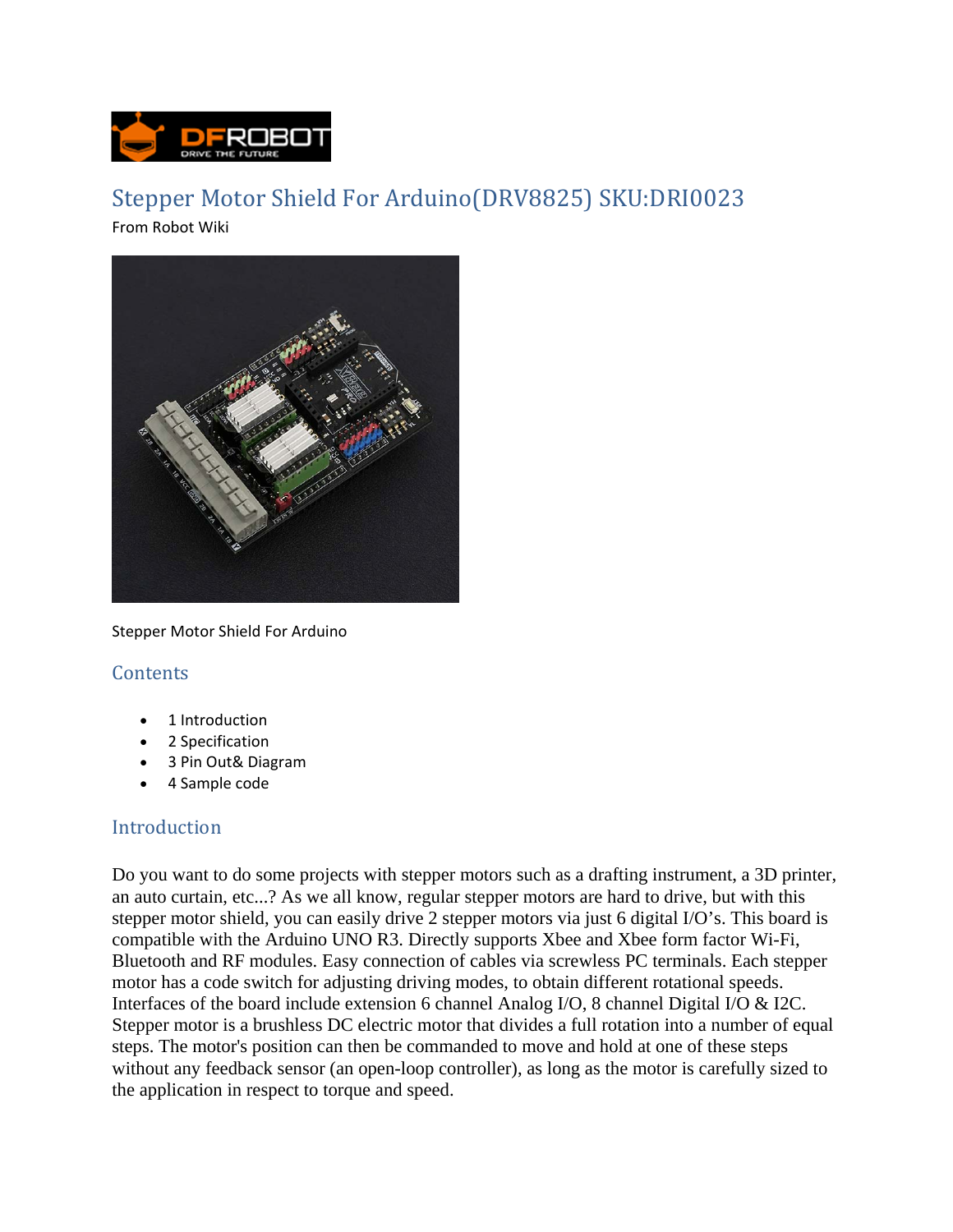## Specification

- Support 3.3V and 5V operating voltage
- Suitable for two-phase and four-wire stepper motor
- Board with two DRV8825 driver chip and a heat sink has been mounted.
- Input Voltage: 8.2-45V DC (Just power the stepper motor driver), 1.6A output current per coil
- Driving Pins: D4,D5,D6,D7,D8,D12
- Squeeze connector, quite easy and convenient.
- 8 channel digital I/O pins & 6 channel Analog input pins
- DRV8825 Microstepping bipolar stepper motor driver
- Six different microstep resolutions (full-step, 1/2-step, 1/4-step, 1/8-step, 1/16-step, 1/32-step)
- Compatible with Arduino UNO R3, Leonardo, Mega and other controllers, with full port extensions. Support XBee, XBee Wi‐Fi, Bluetooth and RF modules, ensure that the needs of your wireless communications.
- There is a switch on the board Xbee wireless interfaces corner. PROG stop wireless module, available USB programming. RUN time can use the wireless communication module.

# Pin Out& Diagram



Stepper Motor Shield For Arduino(DRV8825)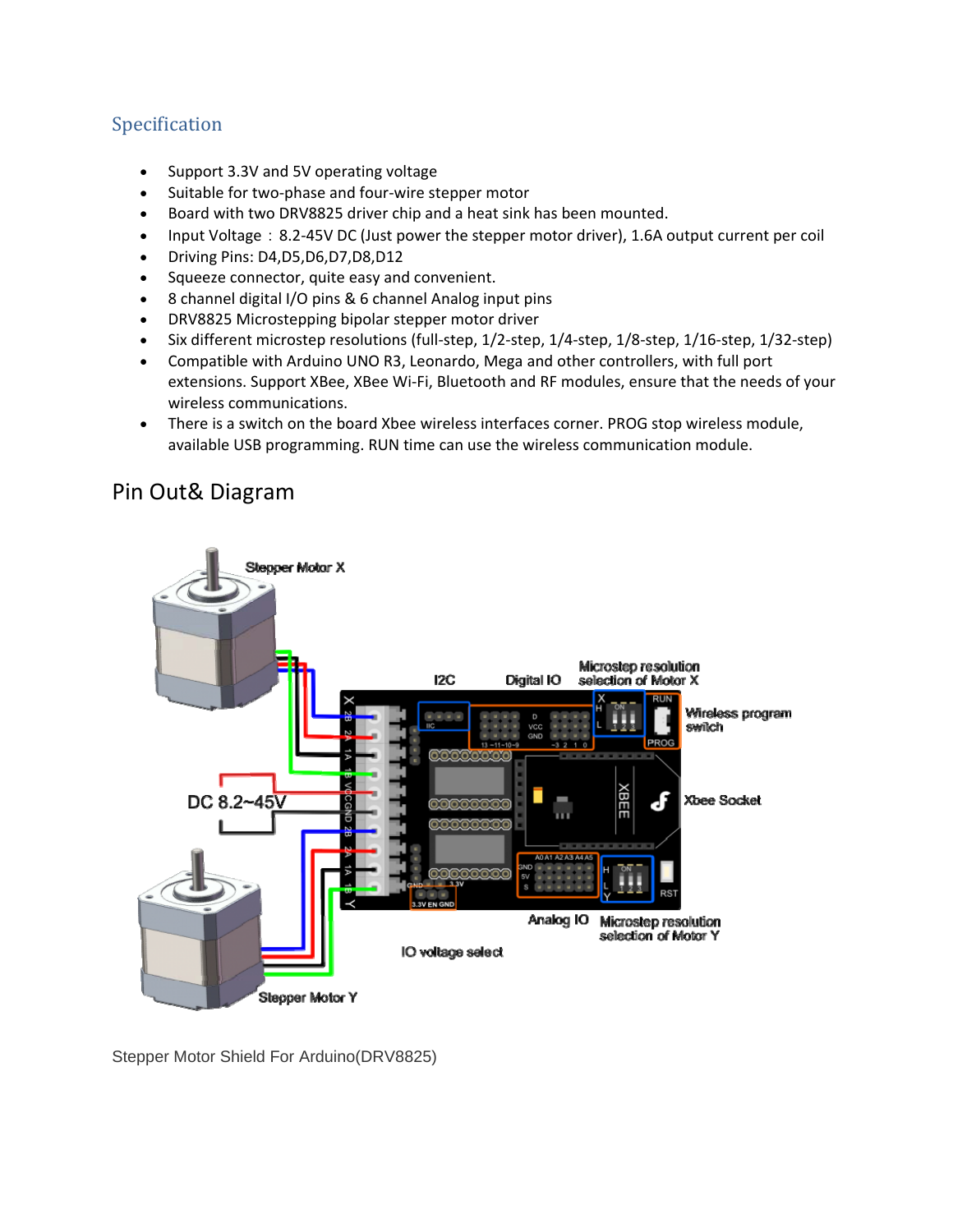- Wireless program switch:
	- o **RUN:** Turn the Switch here to use the Xbee module
	- o **PROG:** Turn the Switch here to upload the sketch via USB
- Motor wiring diagram:



Motor wiring diagram

 The new version expand two enable pins, you can enable/disable the motor driver to save the power consumption, Motor X enable pin for the D8, Motor Y enable pin for the D12, low voltage enable, the following truth table:

| D <sub>8</sub> | D <sub>12</sub> | M <sub>1</sub>   | M <sub>2</sub>   |
|----------------|-----------------|------------------|------------------|
| Low            | Low             | <b>ENABLE</b>    | <b>ENABLE</b>    |
| High           | Low             | <b>DISENABLE</b> | <b>ENABLE</b>    |
| Low            | High            | <b>ENABLE</b>    | <b>DISENABLE</b> |
| High           | High            | <b>DISENABLE</b> | <b>DISENABLE</b> |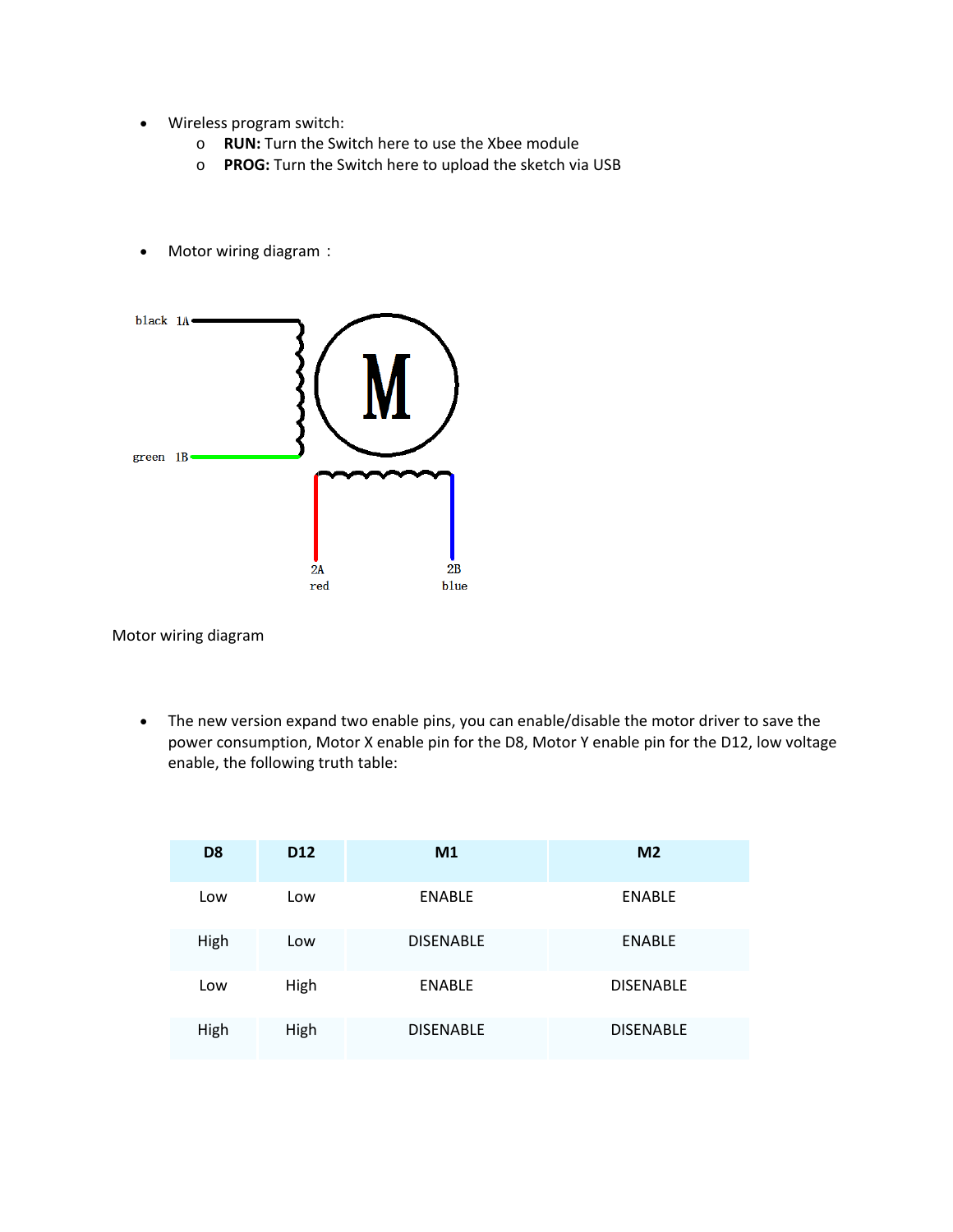Dip switch settings for Microstep resolution:

| <b>MS1</b> | MS <sub>2</sub> | MS3  | <b>Microstep Resolution</b> |
|------------|-----------------|------|-----------------------------|
| Low        | Low             | Low  | Full step                   |
| High       | Low             | Low  | Half step                   |
| Low        | High            | Low  | $1/4$ step                  |
| High       | High            | Low  | $1/8$ step                  |
| Low        | Low             | High | $1/16$ step                 |
| High       | Low             | High | $1/32$ step                 |
| Low        | High            | High | $1/32$ step                 |
| High       | High            | High | $1/32$ step                 |

- IO voltage select
	- o Change the the position of the jumper cap according to your Main board operating voltage.

#### More details



Other form of connector<br>to stepper motor

- Squeeze connector makes connection easily and quickly.
- The other form of connector for XH2.54 or female headers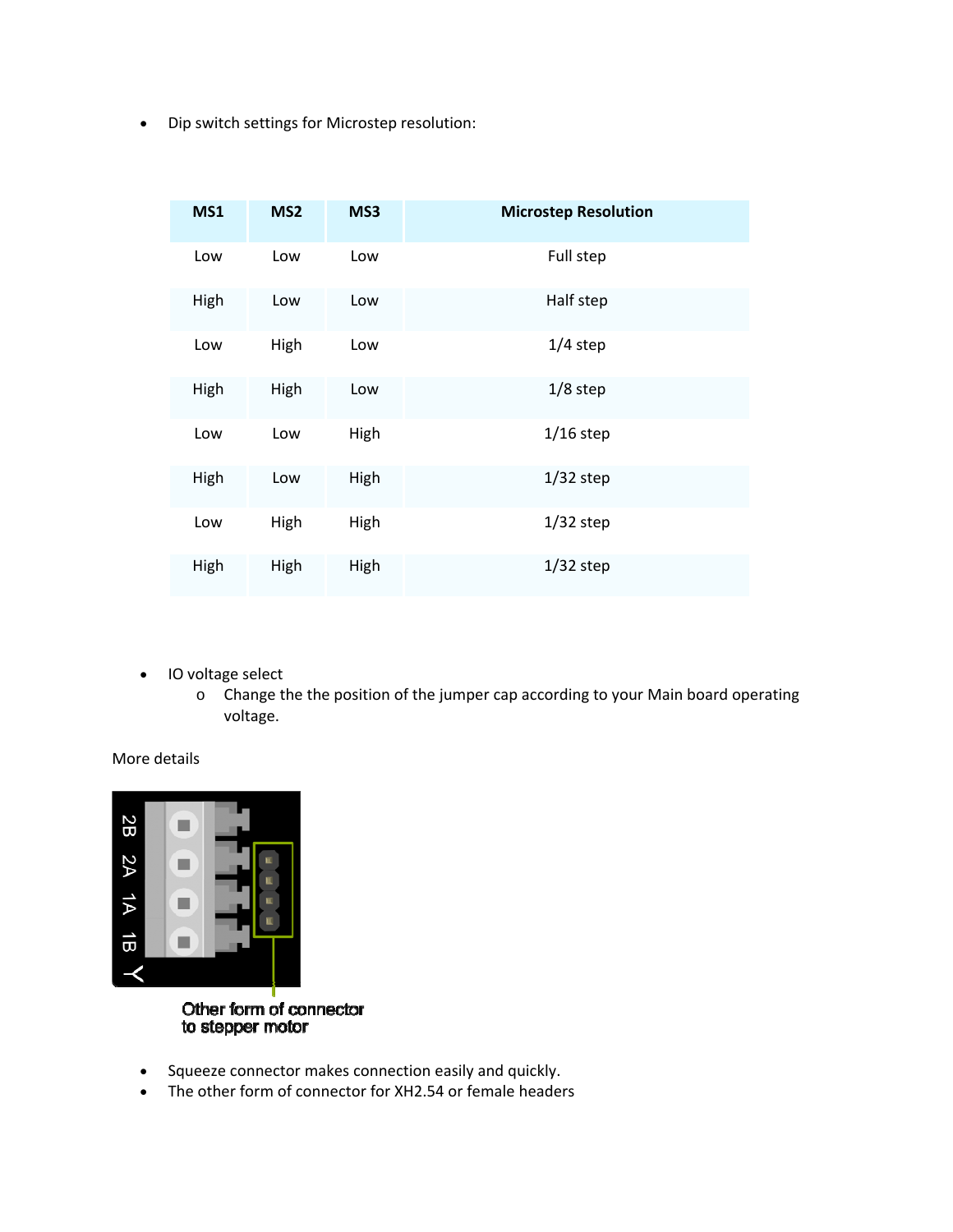### Sample code

```
/* 
This sample code is for testing the 2 stepper motors 
The rotation velocity can be adjusted by the code switch 
Microcontroller: Arduino UNO 
*/ 
int M1dirpin = 7; //Motor X direction pin 
int M1steppin = 6; //Motor X step pin 
int M1en=8; //Motor X enable pin 
int M2dirpin = 4; //Motor Y direction pin 
int M2steppin = 5; //Motor Y step pin 
int M2en=12; //Motor Y enable pin 
void setup() 
{ 
   pinMode(M1dirpin,OUTPUT); 
   pinMode(M1steppin,OUTPUT); 
   pinMode(M1en,OUTPUT); 
   pinMode(M2dirpin,OUTPUT); 
   pinMode(M2steppin,OUTPUT); 
   pinMode(M2en,OUTPUT); 
   digitalWrite(M1en,LOW);// Low Level Enable 
   digitalWrite(M2en,LOW);// Low Level Enable 
} 
void loop() 
{ 
     int j; 
   delayMicroseconds(2); 
   digitalWrite(M1dirpin,LOW); 
   digitalWrite(M2dirpin,LOW); 
  for(j=0;j <= 5000; j + + ) {
     digitalWrite(M1steppin,LOW);
```